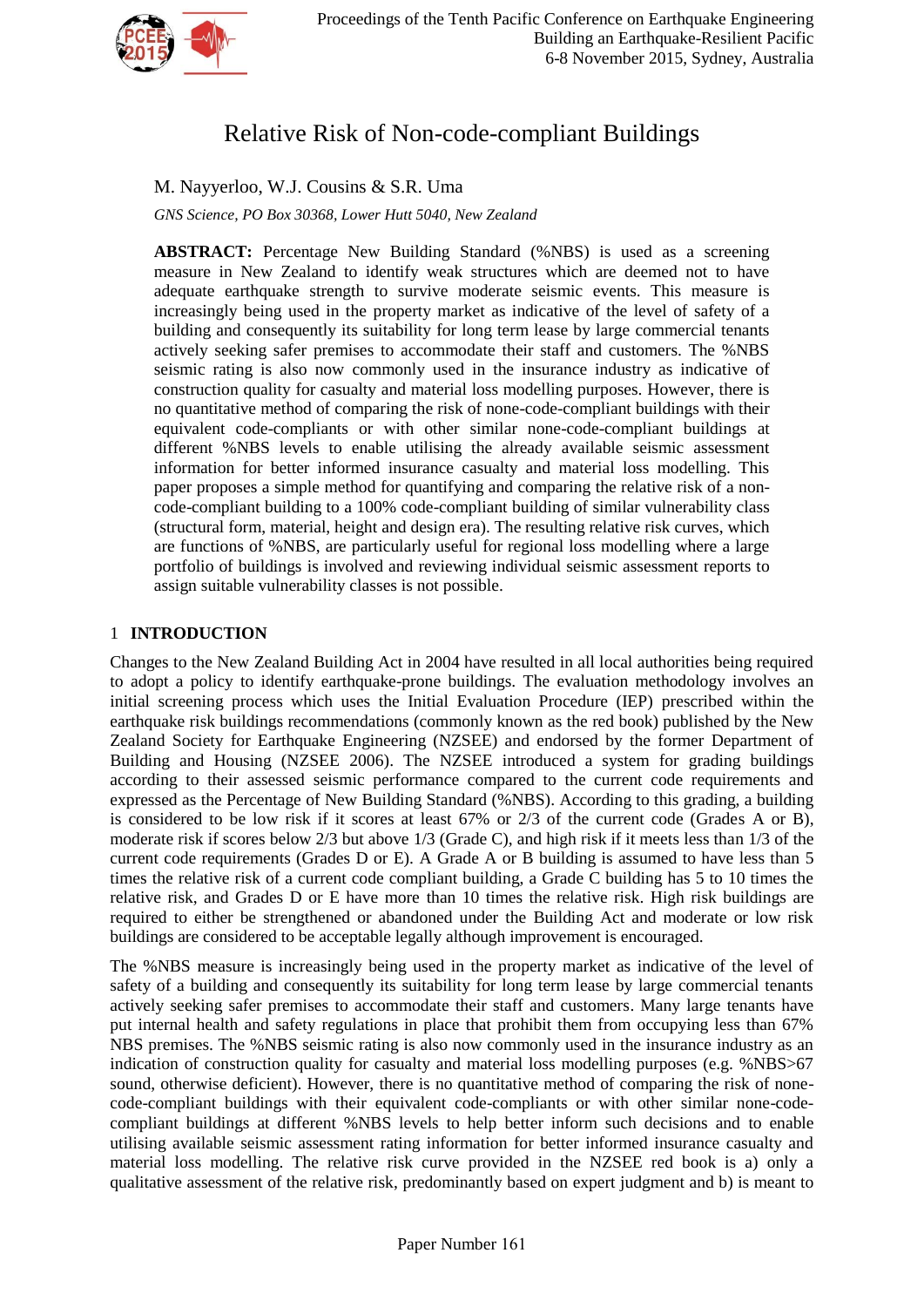provide an indication of the relative risk to life as opposed to physical damage.

This paper proposes a simple method for quantifying and comparing the relative risk of non-codecompliant building with a 100% code-compliant building of similar vulnerability class (structural form, material, height and design era). Two aspects of risk are considered: risk to life and risk to building. Risk due to downtime or interruption to business was not part of this study.

The resulting relative risk curves, which are functions of %NBS, are particularly useful for regional loss modelling where a large portfolio of buildings is involved and reviewing individual seismic assessment reports to assign suitable vulnerability classes is not possible. In such cases, suitable vulnerability classes could be assigned to the modern code-compliant classes of buildings present in the portfolio, seismic performance of which is usually better understood compared to older non-codecompliant buildings, and then the vulnerabilities of remaining buildings could be assesed relative to the modern code-compliant buildings of same class using their %NBS and the relative risk curves derived.

## 2 **RELATIVE RISK**

## 2.1 **Annual exceedance probability (AEP) approach**

One way of looking at relative risk is to compare the hazard levels that buildings at different %NBS have been designed to and compare the respective annual exceedance probabilities of the hazard levels. Table 1 lists the relative risk factors calculated as ratios of AEPs for different %NBS levels over the AEP of a code-compliant building at 100% NBS. This approach is similar to the approach taken by the NZSEE.

| <b>Return</b><br><b>Period</b><br>(years) | NZS1170.5<br><b>Return</b><br>Period<br>Factor (R) | $\%$ <sub>NBS</sub> | <b>AEP</b> | <b>Relative Risk</b> |
|-------------------------------------------|----------------------------------------------------|---------------------|------------|----------------------|
| 2500                                      | 1.8                                                | 180                 | 0.0004     | 0.19                 |
| 2000                                      | 1.7                                                | 170                 | 0.0005     | 0.24                 |
| 1000                                      | 1.3                                                | 130                 | 0.0010     | 0.48                 |
| 500                                       | 1.0                                                | 100                 | 0.0021     | 1.00                 |
| 250                                       | 0.8                                                | 75                  | 0.0040     | 1.90                 |
| 200                                       | 0.7                                                | 67                  | 0.0050     | 2.38                 |
| 100                                       | 0.5                                                | 50                  | 0.0100     | 4.75                 |
| 50                                        | 0.4                                                | 35                  | 0.0200     | 9.50                 |
| 47                                        | 0.3                                                | 33                  | 0.0213     | 10.11                |
| 25                                        | 0.3                                                | 25                  | 0.0400     | 19.00                |
| 20                                        | 0.2                                                | 20                  | 0.0500     | 23.75                |
| 10                                        | 0.1                                                | 10                  | 0.1000     | 47.51                |

**Table 1. Relative risk factors from the AEP approach**

## 2.2 **Damage ratio based approach**

Another way of looking at relative risk of buildings at different %NBS is to compare the likely damage and consequent repair costs using empirical fragility models developed for different building classes defined by a combination of the building structural system, material, age, height and quality of construction [\(Cousins 2004;](#page-4-1) [King and Bell 2009\)](#page-4-2). Fragility models relate shaking intensities to expected levels of damage and loss for different classes of building [\(Figure 1\)](#page-2-0). Calculating and comparing damage ratios for shaking intensities derived from the National Seismic Hazard Model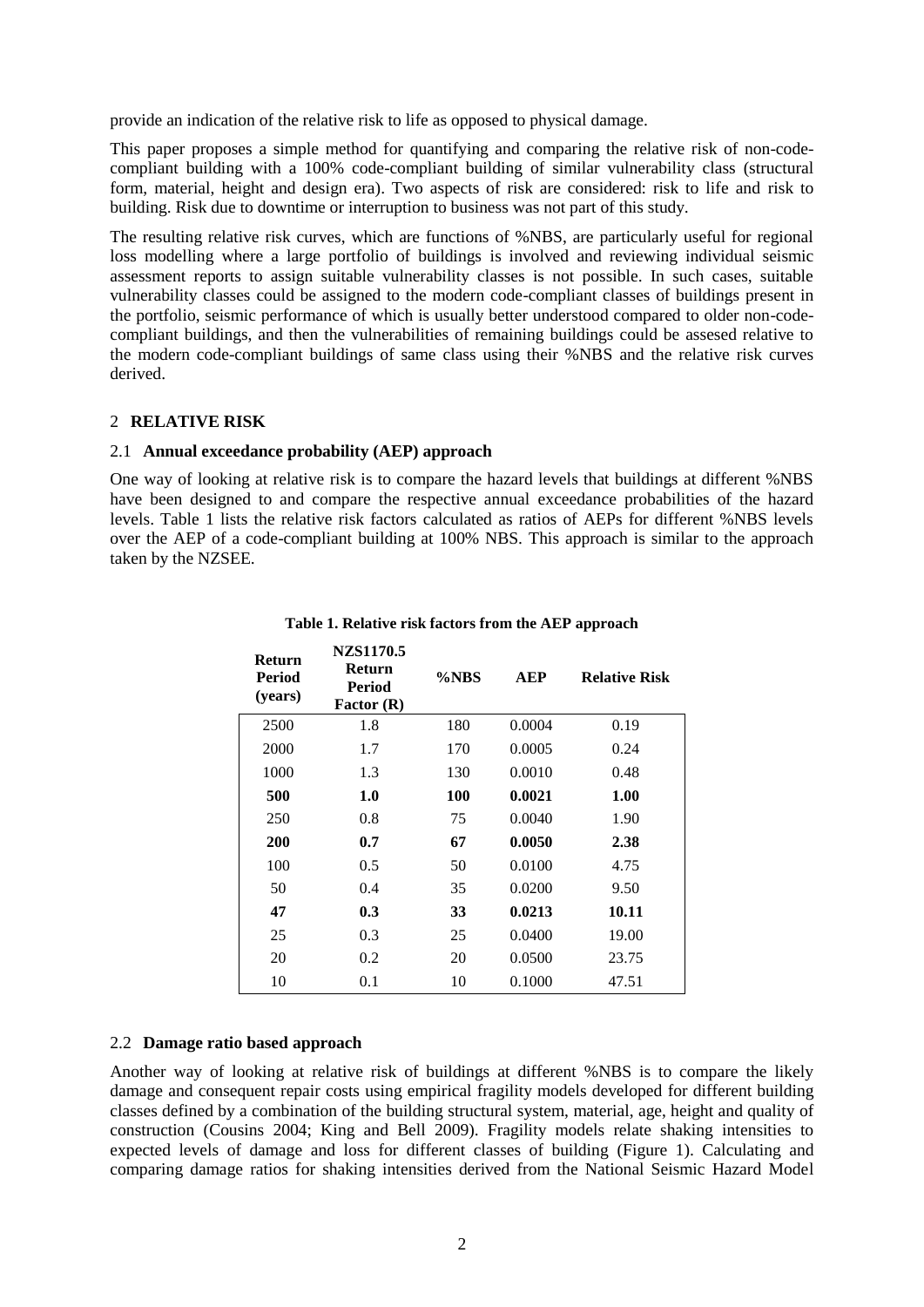[\(Stirling, McVerry et al. 2012\)](#page-5-0) for corresponding return periods to each %NBS level yields an understanding of the relative risk of buildings at different %NBS.



<span id="page-2-0"></span>**Figure 1. Example of empirical fragility models for sound low-rise brick masonry shear wall structures ('MM Intensity' is the Modified Mercalli Intensity and 'Damage Ratio' is defined as the ratio of repair cost over replacement cost).** 

Table 2 lists the shaking intensities in New Zealand Modified Mercalli (MM) scale [\(NZSEE 1992;](#page-4-3) [Dowrick 1996;](#page-4-4) [Hancox, Perrin et al. 2002\)](#page-4-5) for return periods corresponding to each %NBS level for Auckland, Christchurch and Wellington as representatives of low, medium and high seismicity areas in New Zealand. Shown in the table are also the average damage ratio based relative risk (DR-RR) factors calculated for the 35 different building fragility classes defined in [King and Bell 2009.](#page-4-2) The underpinning building fragility models used are mainly based on data from above MM7 shaking intensity zones in the past earthquakes, therefore the average factors were calculated for only the above MM7 range to avoid uncertainties associated with extrapolation in the fragility models for the lower shaking intensity range. Also in the table are the averages of the DR-RR factors for the three seismicity zones

## 2.3 **Fatality ratio based approach**

Risk can also be perceived as the relative probability of death in past earthquakes in buildings at different %NBS levels. Empirical casualty models developed based on the actual performance of different classes of building in earthquakes in New Zealand and overseas and fatality rates in them provide fatality rates for different levels of shaking [\(Spence, Pomonis et al. 1998;](#page-4-6) [Cousins 2004;](#page-4-1) [Cousins, Spence et al. 2008;](#page-4-7) [King and Bell 2009\)](#page-4-2), which then could be compared to arrive at a relative risk factor.

Similar to the procedure adopted to calculate damage ratio based relative risk factors, fatality rates for the 35 building casualty classes defined by [King and Bell 2009](#page-4-2) were calculated for the MM intensities corresponding to each %NBS level as in Table 2 and averaged to arrive at fatality ratio based relative risk (FR-RR) factors for Auckland, Christchurch and Wellington. The results are shown in Table 2. In the table there are also the overall average factors for the three seismicity zones. Similar to before, the results were limited to only above MM7.5 to avoid huge uncertainties in the lower shaking intensity part of the casualty models used.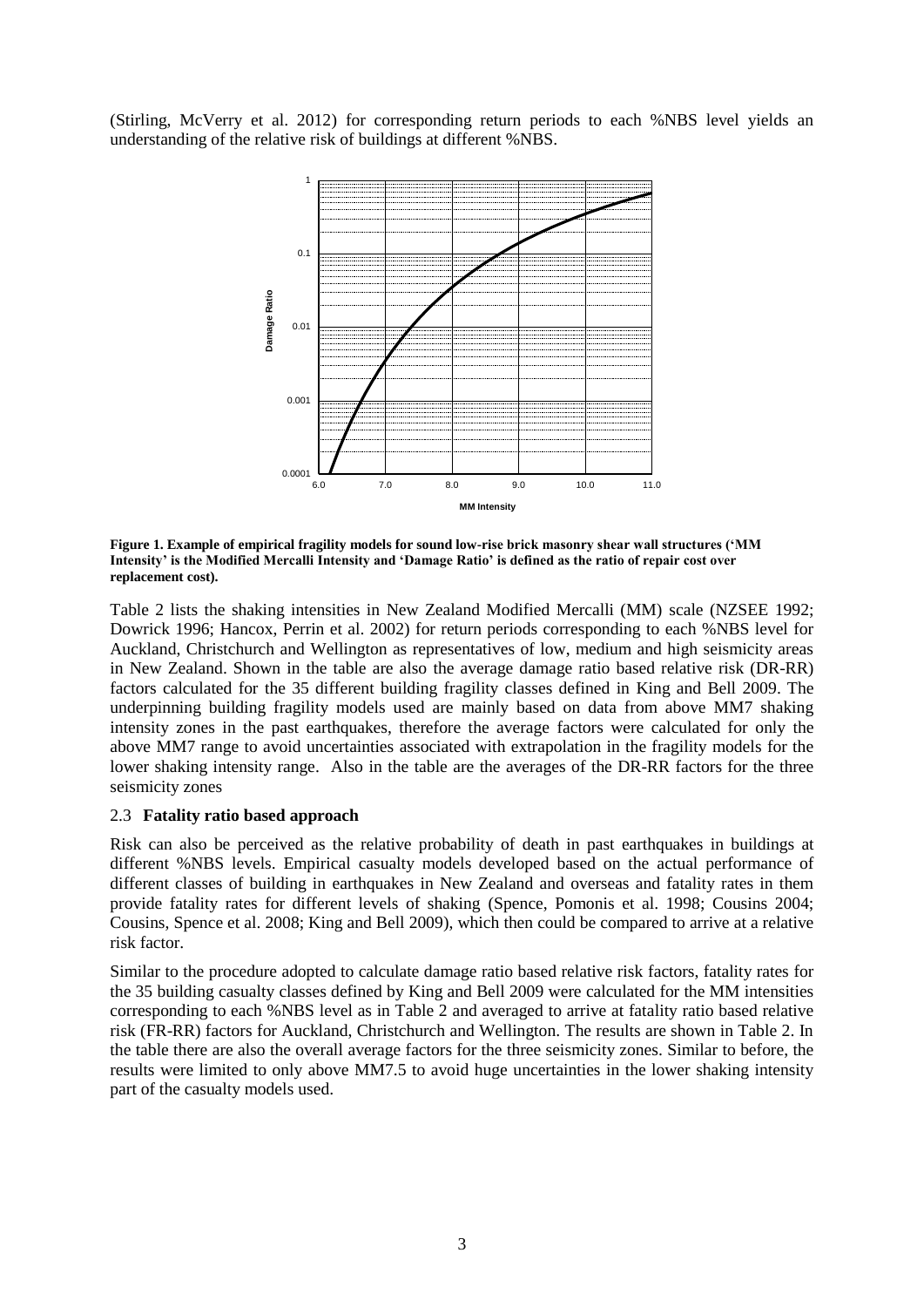| Return<br>Period<br>(years) | %NBS | <b>MMI</b><br>(WLG) | <b>MMI</b><br>(CHC) | <b>MMI</b><br>(AKL) | <b>DRRR</b><br>(WLG) | <b>DRRR</b><br>(CHC) | <b>DRRR</b><br>(AKL) | <b>DRRR</b><br>(Avg) | <b>FRRR</b><br>(WLG) | <b>FRRR</b><br>(CHC) | <b>FRRR</b><br>(AKL)     | <b>FRRR</b><br>(Avg) |
|-----------------------------|------|---------------------|---------------------|---------------------|----------------------|----------------------|----------------------|----------------------|----------------------|----------------------|--------------------------|----------------------|
| 2500                        | 180  | 10.3                | 8.5                 | 7.5                 | 0.39                 | 0.36                 | 0.30                 | 0.35                 | 0.12                 | 0.13                 | 0.12                     | 0.12                 |
| 2000                        | 170  | 10.2                | 8.4                 | 7.4                 | 0.42                 | 0.40                 | 0.39                 | 0.40                 | 0.14                 | 0.16                 | $- -$                    | 0.15                 |
| 1000                        | 130  | 9.7                 | 8.1                 | 7.0                 | 0.60                 | 0.61                 | $-\,-$               | 0.61                 | 0.32                 | 0.38                 | $\qquad \qquad -$        | 0.35                 |
| 500                         | 100  | 9.2                 | 7.8                 | 6.6                 | 1.00                 | 1.00                 | --                   | 1.00                 | 1.00                 | 1.00                 | $\sim$                   | 1.00                 |
| 250                         | 75   | 8.6                 | 7.5                 | 6.2                 | 1.92                 | 1.84                 | $- -$                | 1.88                 | 3.99                 | 3.12                 | $\qquad \qquad -$        | 3.56                 |
| 200                         | 67   | 8.4                 | 7.4                 | 6.1                 | 2.43                 | 2.31                 | --                   | 2.37                 | 6.48                 | $\sim$ $\sim$        | $\overline{\phantom{a}}$ | 6.48                 |
| 100                         | 50   | 7.9                 | 7.1                 | 5.6                 | 5.53                 | 5.47                 | $- -$                | 5.50                 | 32.94                | $- -$                | $\qquad \qquad -$        | 32.94                |
| 50                          | 35   | 7.4                 | 6.7                 | 5.2                 | 15.18                | $- -$                | --                   | 15.18                | $- -$                |                      | --                       | $- -$                |
| 47                          | 33   | 7.3                 | 6.7                 | 5.2                 | 17.08                | --                   | --                   | 17.08                | --                   | --                   | --                       | --                   |
| 25                          | 25   | 6.9                 | 6.3                 | 4.8                 |                      |                      |                      | --                   |                      |                      |                          |                      |
| 20                          | 20   | 6.7                 | 6.1                 | 4.6                 | --                   |                      |                      | --                   |                      | --                   |                          |                      |
| 10                          | 10   | 6.2                 | 5.6                 | 4.2                 |                      |                      |                      |                      |                      |                      |                          |                      |

**Table 2. Relative risk factors from the damage ratio and fatality ratio approaches (Christchurch MMIs do not include the enhanced seismicity due to the Canterbury Earthquake Sequence).** 

## 3 **RESULTS AND DISCUSSION**

Figure 2 compares the approximate relative risk factors for non-code-compliant buildings recommended by the NZSEE, which presumably have been derived following the AEP approach explained in Section 2.1, with the results from the damage and fatality ratio approaches. The results from the damage ratio approach broadly match with the relative risk factors from the AEP approach for the %NBS range between 100% and 50% but yield somewhat higher relative risk factors for buildings at lower than 50% NBS. Conversely, the fatality ratio approach yields relative risk factors which are considerably higher for the %NBS range below about 75%.



**Figure 2. Comparison of the relative risk curves**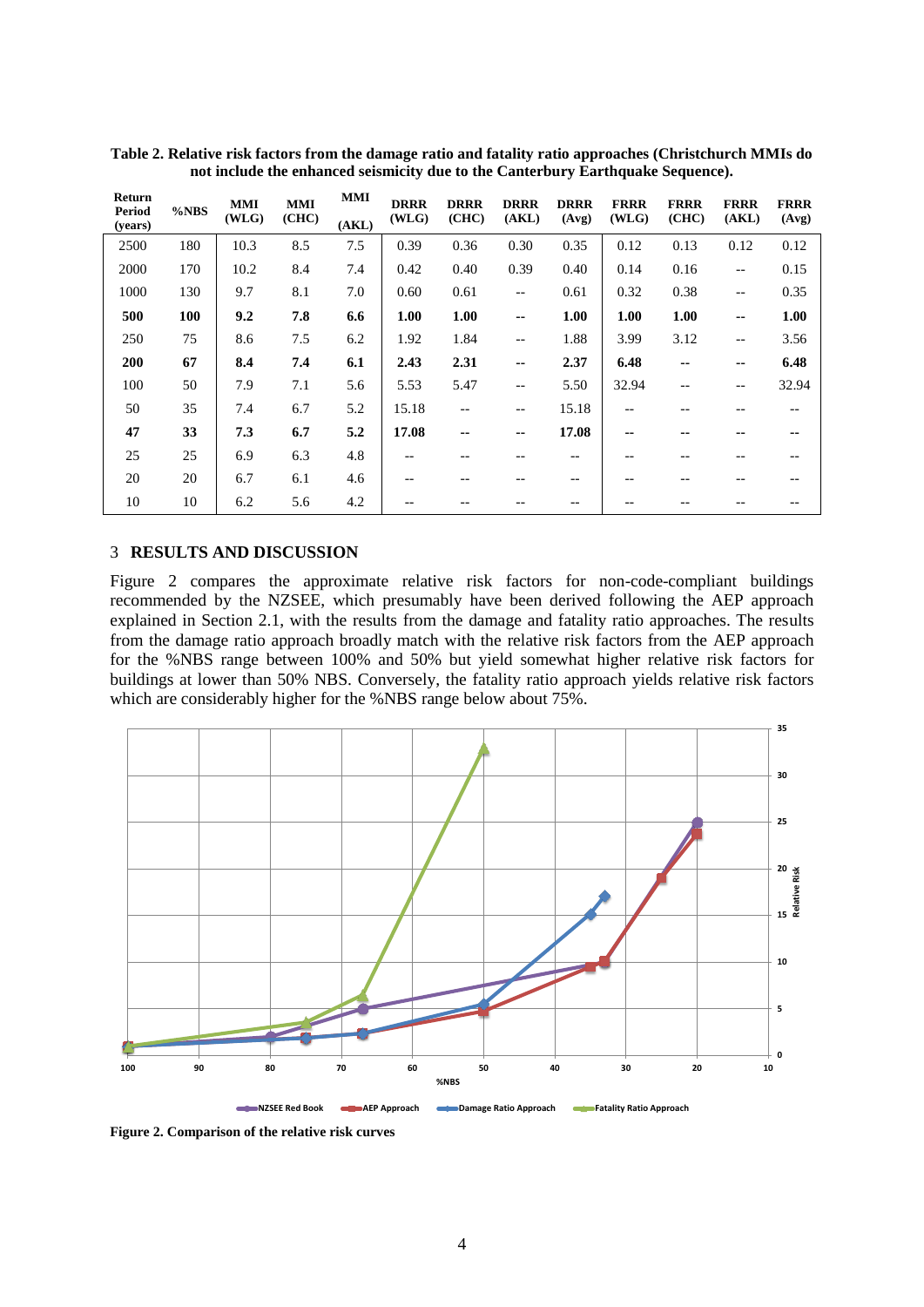## 4 **CONCLUSION**

The paper presented three different approaches to quantifying and comparing the relative risk of noncode-compliant building to a 100% code-compliant building of similar vulnerability class. The relative risk was evaluated from a) hazard level, b) life-safety and c) damage/loss points of view. The resulting relative risk curves, which are functions of %NBS, can help people make better informed decisions on the level of safety of non-code-compliant buildings and their likely level of damage/loss as a result of an earthquake for casualty and material loss modelling purposes. The results are particularly useful for regional loss modelling where a large portfolio of buildings is involved and reviewing individual seismic assessment reports to assign suitable vulnerability classes is not possible. The relative-risk factors derived showed that the NZSEE recommended relative risk factors almost matched the results of the hazard annual exceedance probability approach. However, compared to the damage ratio approach, the NZSEE factors are lower for the range below 50% NBS. The fatality ratio approach also resulted in higher factors than the NZSEE recommendations, particularly in the sub-75% NBS range.

#### 5 **ACKNOWLEDGEMENT**

The funding provided by the New Zealand Ministry for Business, Innovation and Employment (MBIE) through the 'RiskScape' programme [\(www.riskscape.org.nz\)](http://www.riskscape.org.nz/), which enabled this research is gratefully acknowledged. The authors are also thankful to GNS Science for providing travel grant through the 'Post-Earthquake Functioning of Cities' research programme. Helpful comments and suggestions provided by colleagues from GNS Science are also acknowledged. A summary of the results presented in this paper has already been presented as a poster at the 2015 New Zealand Society for Earthquake Engineering Conference, 10-12 April, Rotorua, New Zealand.

#### REFERENCES:

- <span id="page-4-1"></span>Cousins, W. J. (2004). Towards a first-order earthquake loss model for New Zealand. New Zealand Society for Earthquake Engineering Conference. Rotorua**:** Paper No. 29.
- <span id="page-4-7"></span>Cousins, W. J., R. Spence, et al. (2008). Estimated Casualties in New Zealand Earthquakes. Australian Earthquake Engineering Conference (AEES). Ballarat, Victoria, Australia.
- <span id="page-4-4"></span>Dowrick, D. J. (1996). "The Modified Mercalli Earthquake Intensity scale – Revisions arising from recent studies of New Zealand earthquakes." Bulletin of the New Zealand Society for Earthquake Engineering **29**(2): 92-106.
- Dowrick, D. J. and D. A. Rhoades (2005). "Revised models for attenuation of Modified Mercalli Intensity in New Zealand earthquakes." Bulletin of the New Zealand Society for Earthquake Engineering **38**(4): 185-214.
- <span id="page-4-5"></span>Hancox, G. T., N. D. Perrin, et al. (2002). "Recent studies of historical earthquake-induced landsliding, ground damage, and MM intensity in New Zealand." Bulletin of the New Zealand Society for Earthquake Engineering **35**(2): 59-95.
- <span id="page-4-2"></span>King, A. and R. Bell (2009). RiskScape Project: 2004 - 2008, GNS Science Consultancy Report 2009/247**:** 162p.
- <span id="page-4-3"></span>NZSEE (1992). "Report of a Study Group of the NZSEE: A revision of the Modified Mercalli Seismic Intensity scale." Bulletin of the New Zealand Society for Earthquake Engineering **25**(4): 345- 357.
- <span id="page-4-0"></span>NZSEE (2006). Assessment and Improvement of the Structural Performance of Buildings in Earthquakes. New Zealand Society for Earthquake Engineering. 336p.
- Smith, W. D. (2002). "A model for MM intensities near large earthquakes." Bulletin of the New Zealand Society for Earthquake Engineering **35**(2): 96-107.
- <span id="page-4-6"></span>Spence, R. J. S., A. Pomonis, et al. (1998). Estimating human casualties in earthquakes: the case of Wellington. Sixth SECED (Society for Earthquake and Civil Engineering Dynamics)